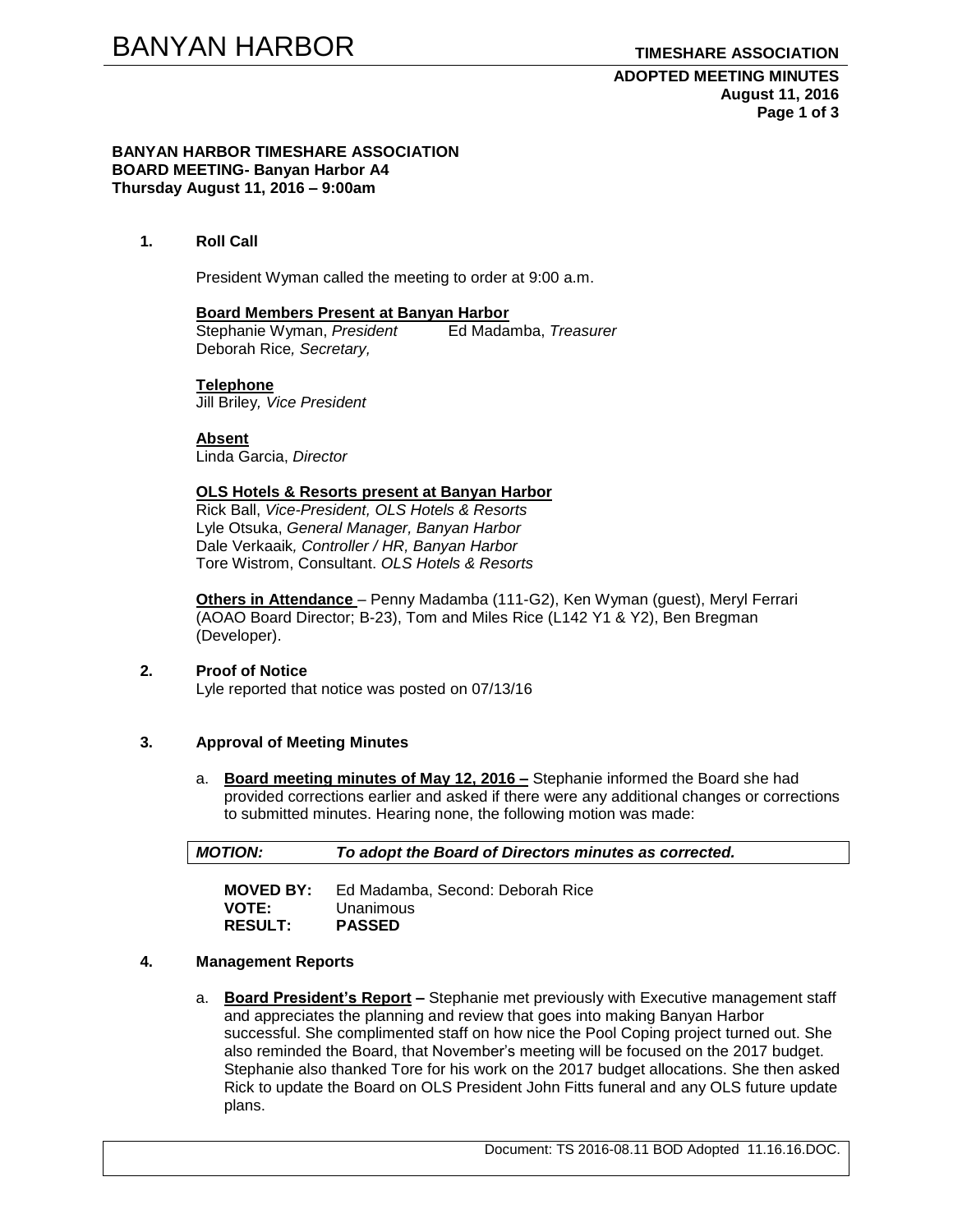### **ADOPTED MEETING MINUTES August 11, 2016 Page 2 of 3**

b. **Manager's Report** – Lyle once again acknowledged our great team of Banyan Harbor associates. We currently rank at 94.0% in OLS Guest comment score (+.6% higher than last year and are tied for  $2^{nd}$  in YTD scores. He also mentioned RCI comments rank us 4.2 out of 5.0 in controllable categories. Lyle also updated the Board on Staff training recently completed and the positive staff outlook since training. He also covered our OLS property team award received at the OLS General Managers conference in May. He then reported on various projects and then deferred to his written submitted report.

# **5. Financial Reports**

- a. **June 2016 Financial** Rick reviewed the financial results through June 30, 2016. Revenues year-to-date slightly behind budget by \$635 due to less late and amenity fees. Payroll and other payroll expenses are favorable to budget by \$17,877 and operating expenses slightly favorable to budget by \$1,245. Utilities are favorable to budget by \$4,592. Our staff continues to do an excellent job in managing controllable expenses. Through June 30, 2016, net earnings are a surplus of \$47,112 and \$23,079 favorable to YTD budget.
- b. **Reserve Study –** Rick reviewed the reserve study highlighting 2016 upcoming projects. Many projects are underway with completion later this year. The largest project is interior door replacements to 6 panel vinyl doors. We also continue to monitor capital projects on a quarterly basis to not over-extend ourselves, yet ensure we maintain the furnishings, fixtures and equipment of our units. The 20 year Reserve Study, which is reviewed by the Board quarterly and continues to serve as a good tool to compare funding to anticipated future project expenses.
- c. **Collection –** Rick reported and reviewed the recapped summary of outstanding maintenance fees. He also reiterated the need to de-annex another unit this year, in order to keep up with foreclosures. Tore reminded the Board of the impact, should we not have started the de-annexation process.

# **6. Unfinished Business**

- a. **RCI Comment Cards –** Overall Banyan Harbor comments continue to be favorable for our property type. Stephanie asked who pays for supplying the beach equipment. Lyle responded it's mainly guest leaving items for others to use, hence there are no costs to the Timeshare Association. He also explained why we don't supply mask / snorkels which are due to cleaning liability etc. Overall comments reflected favorably on how hard our staff works and cares for our property for all guests.
- b. **Photo Voltaic Installation** Rick updated the Board on projects status. We met with Michael Chen President of Adon solar. They are very close to receiving final approvals on the sewer treatment plant and anticipate completion by 4th quarter of 2016.
- c. **Sale of TS weeks / De-annexation** –Tore updated the Board on unit 36 de-annexation which generated \$50K to cover the shortage of maintenance fee income and contribute to the Timeshare capital reserves. Current de-annexation challenge is that quite a few of the weeks we foreclosed on, are less desirable weeks. We anticipate we will need to deannex 1 to 2 units per year. Ben Bregman reiterated the benefits of this program for the Timeshare Association.
- d. **Board of Directors expenses –** As May 2016 Board meetings were Teleconference, there were no travel expenses.

Document: TS 2016-08.11 BOD Adopted 11.16.16.DOC.